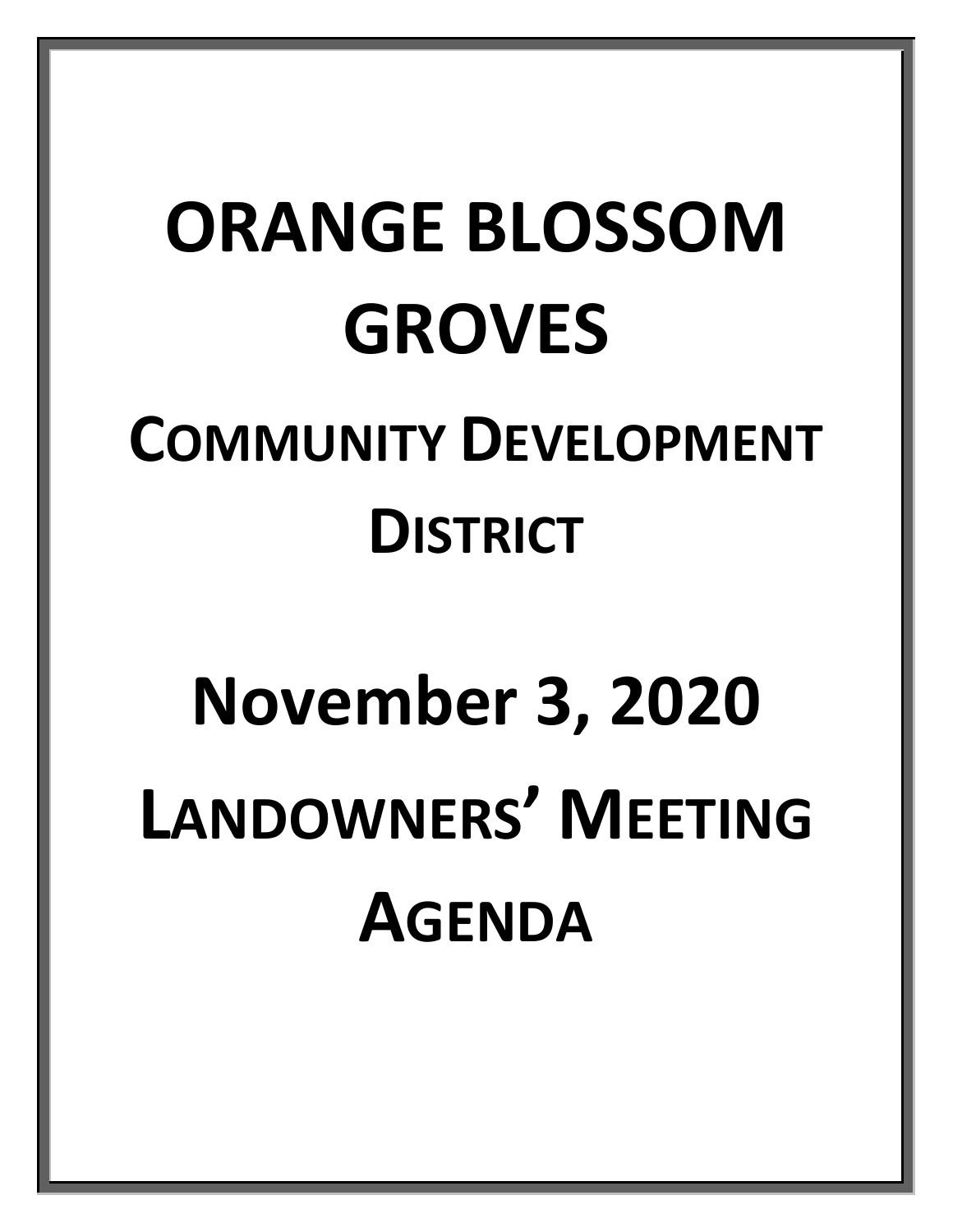## **Orange Blossom Groves Community Development District OFFICE OF THE DISTRICT MANAGER 2300 Glades Road, Suite 410W●Boca Raton, Florida 33431 Phone: (561) 571-0010●Fax: (561) 571-0013●Toll-Free: (877) 276-0889**

October 27, 2020

**ATTENDEES:**

**Please identify yourself each time you speak to facilitate accurate transcription of meeting minutes.**

Landowner(s) Orange Blossom Groves Community Development District

Dear Landowner(s):

A Landowners' Meeting of the Orange Blossom Groves Community Development District will be held on November 3, 2020 at 2:00 p.m., at The Ronto Group, 3066 Tamiami Trail North, Suite 201, Naples, Florida 34103**.** The agenda is as follows:

- 1. Call to Order/Roll Call
- 2. Affidavit of Publication
- 3. Election of Chair to Conduct Landowners' Meeting
- 4. Election of Supervisors **[SEATS 3, 4 & 5]**
	- A. Nominations
	- B. Casting of Ballots
		- I. Determine Number of Voting Units Represented
		- II. Determine Number of Voting Units Assigned by Proxy
	- C. Ballot Tabulation and Results
- 5. Landowners' Questions/Comments
- 6. Adjournment

A landowner may vote in person at the landowners' meeting, or the landowner may nominate a proxy holder to vote at the meeting in place of the landowner. Whether in person or by proxy, each landowner shall be entitled to cast one vote per acre of land owned by him or her and located within the District, for each position on the Board that is open for election for the upcoming term. A fraction of an acre shall be treated as one (1) acre, entitling the landowner to one (1) vote with respect thereto. **Please note that a particular parcel of real property is entitled to only one vote for each eligible acre of land or fraction thereof; therefore, two or more people who own real property in common, that is one (1) acre or less, are together entitled to only one (1) vote for that real property.**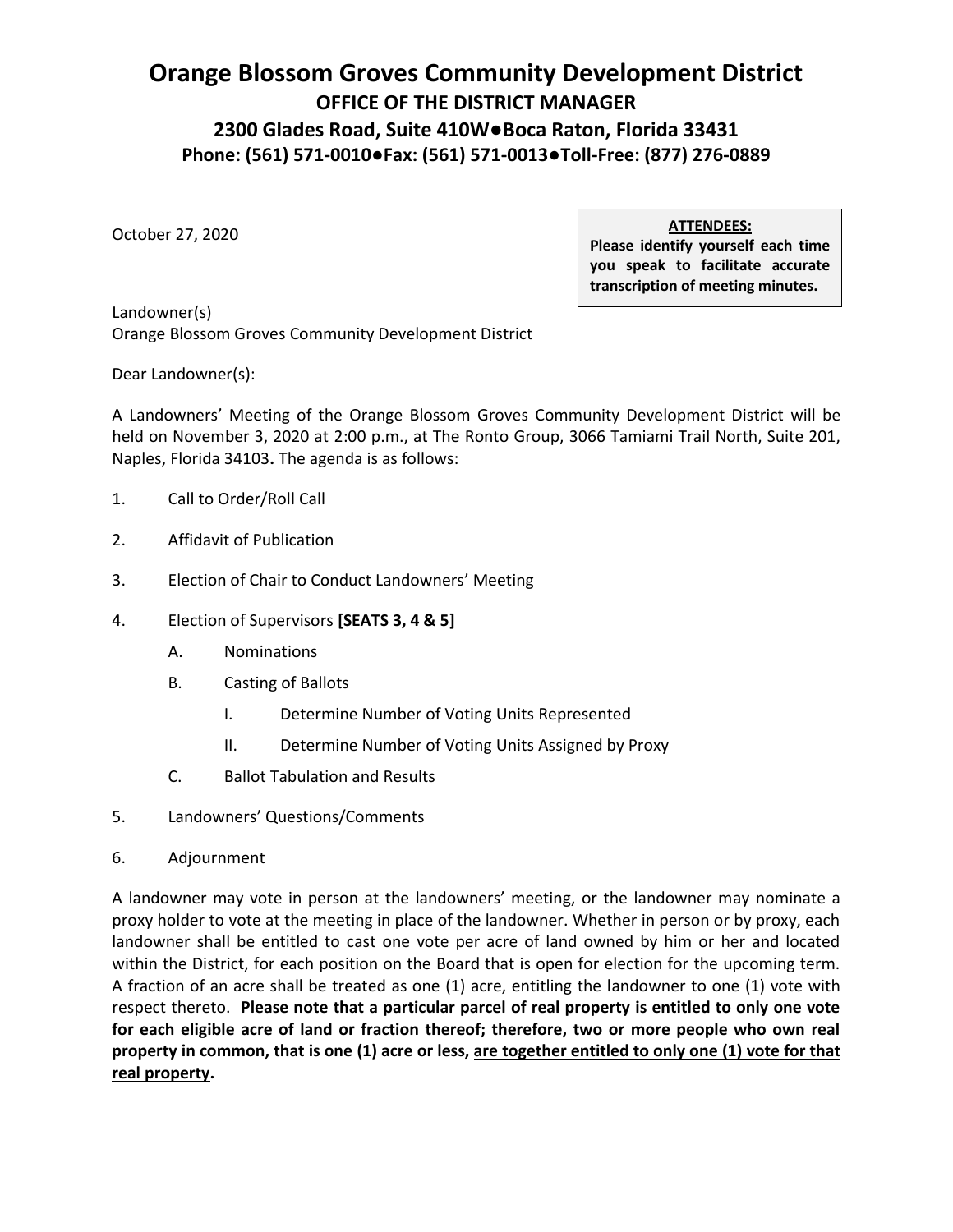*Board of Supervisors Orange Blossom Groves Community Development District November 3, 2020, Landowners' Meeting Agenda Page 2*

At the landowners' meeting, the first step is to elect a chair for the meeting, who may be any person present at the meeting. The landowners shall also elect a secretary for the meeting who may be any person present at the meeting. The secretary shall be responsible for the minutes of the meeting. The chair shall conduct the nominations and the voting. If the chair is a landowner or proxy holder of a landowner, he or she may nominate candidates and make and second motions. Candidates must be nominated and then shall be elected by a vote of the landowners. Nominees may be elected only to a position on the Board that is open for election for the upcoming term.

This year, three (3) seats on the Board will be up for election by landowners. The two candidates receiving the highest number of votes shall be elected for a term of four (4) years. The candidate receiving the next highest number of votes shall be elected for a term of two (2) years. The term of office for each successful candidate shall commence upon election.

A proxy is available upon request. To be valid, each proxy must be signed by one of the legal owners of the property for which the vote is cast and must contain the typed or printed name of the individual who signed the proxy; the street address, legal description of the property or tax parcel identification number; and the number of authorized votes. If the proxy authorizes more than one vote, each property must be listed and the number of acres of each property must be included. The signature on a proxy does not need to be notarized.

Should you have any questions or concerns, please do not hesitate to contact me directly at 561- 346-5294.

Sincerely,

Cindy Cerbone District Manager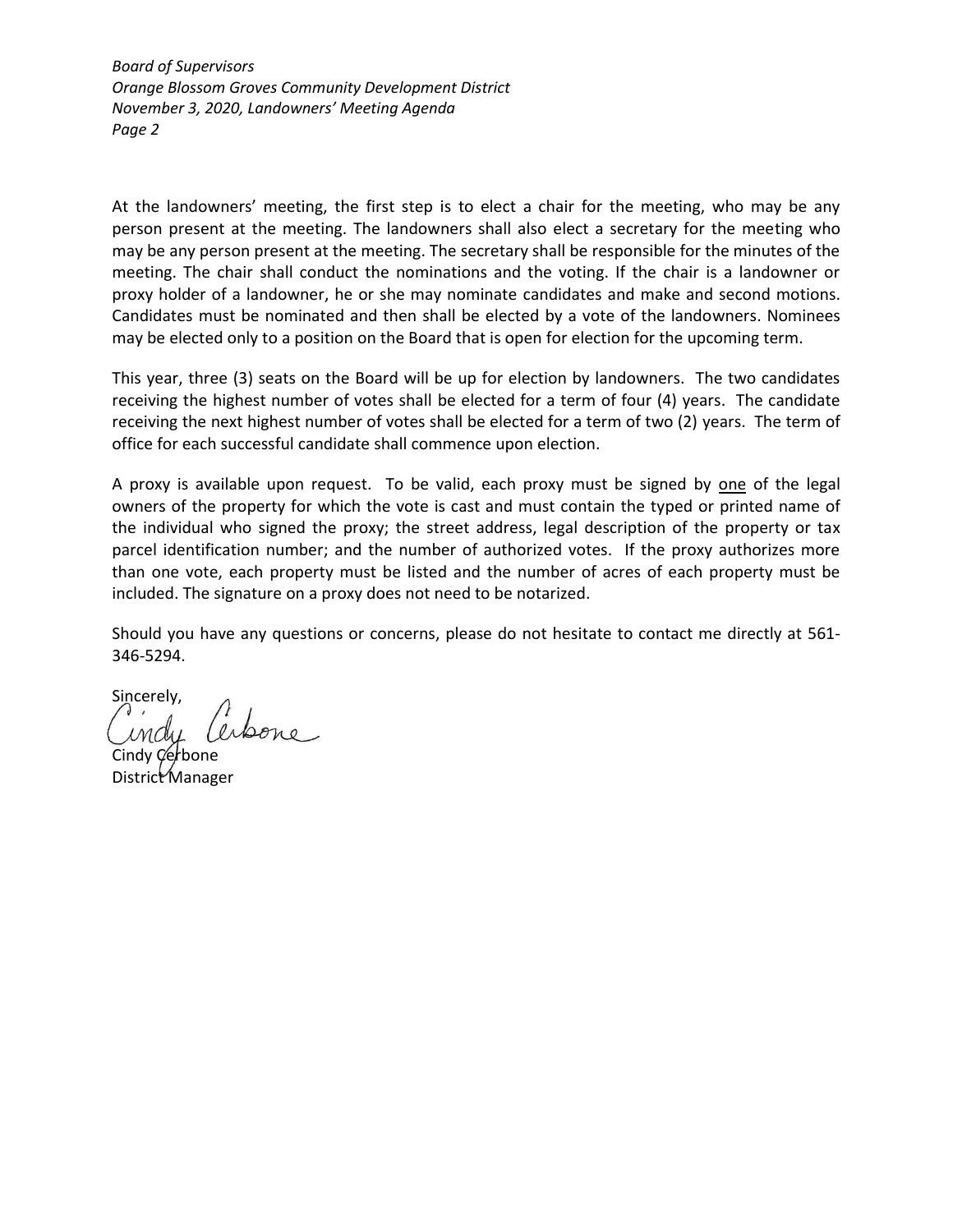

PART OF THE USA TODAY NETWORK Published Daily Naples, FL 34110

#### **ORANGE BLOSSOM GROVE S COM. DEV. DIS**  2300 GLADES ROAD SUITE 410 W

#### **BOCA RATON, FL 33431**

#### **Affidavit of Publication**

STATE OF WISCONSIN COUNTY OF BROWN

Before the undersigned they serve as the authority, personally appeared said legal clerk who on oath says that he/she serves as **Legal Clerk** of the Naples Daily News, a daily newspaper published at Naples, in Collier County, Florida; distributed in Collier and Lee counties of Florida; that the attached copy of the advertising was published in said newspaper on dates listed. Affiant further says that the said Naples Daily News is a newspaper published at Naples, in said Collier County, Florida, and that the said newspaper has heretofore been continuously published in said

Collier County, Florida; distributed in Collier and Lee counties of Florida, each day and has been entered as second class mail matter at the post office in Naples, in said Collier County, Florida, for a period of one year next preceding the first publication of the attached copy of advertisement; and affiant further says that he has neither paid nor promised any person, or corporation any discount, rebate, commission or refund for the purpose of securing this advertisement for publication in the said newspaper.

**Published: 10/12/2020, 10/19/2020**<br> **CAAAA**<br>
conditions to before an Ortobox 19, 2

Subscribed and sworn to before on October 19, 2020:

Saramondell

Notary, State of WI, County of Brown

|  |               | TARA MONDLOCH      |  |
|--|---------------|--------------------|--|
|  | Notary Public |                    |  |
|  |               | State of Wisconsin |  |

My commission expires August 6, 2021

Publication Cost: \$728.00 Ad No: 0004411340 Customer No: 1306950 PO #: Notice of Landowners' Meeting

# of Affidavits 1

**This is not an invoice** 

#### **NOTICE OF LANDOWNERS' MEETING AND ELECTION OF THE ORANGE BLOSSOM GROVES COMMUNITY DEVELOPMENT DISTRICT**

Notice is hereby given to the public and all landowners within<br>Orange Blossom Groves Community Development District (the<br>"District") in Collier County, Florida, advising that a meeting of<br>landowners will be held for the pu

DATE: November 3, 2020<br>TIME: 2:00 p.m.<br>PLACE: The Ronto Group

TIME: 2:00 p.m. PLACE: The Ronto Group 3066 Tamiami Trail North, Suite 201 Naples, Florida 34103

Each landowner may vote in person or by written proxy. Proxy forms may be obtained upon request at the office of the District Manager, 2300 Glades Road, Suite 410W, Boca Raton, Florida 33431 or by emailing cerbonec@whhassociates.com or calling (561) 571-0010. At said meeting, each landowner or his or her proxy shall be entitled to nominate persons for the position of Supervisor and cast one vote per acre of land, or fractional por-tion thereof, owned by him or her and located within the District for each person to be elected to the position of Supervi-

sor. A fraction of an acre shall be treated as one acre, entitling<br>the landowner to one vote with respect thereto. Platted lots<br>shall be counted individually and rounded up to the nearest<br>whole acre. The acreage of platted

Any person requiring special accommodations to participate in<br>the meeting is asked to condact the District Office at (877) 276-<br>0889, at least 48 hours before the meeting. If you are hearing<br>or speech impaired, please cont batim record of the proceedings is made, including the testimony and evidence upon which the appeal is to be based. District Manager

Pub Date: October 12, 19, 2020 #4411340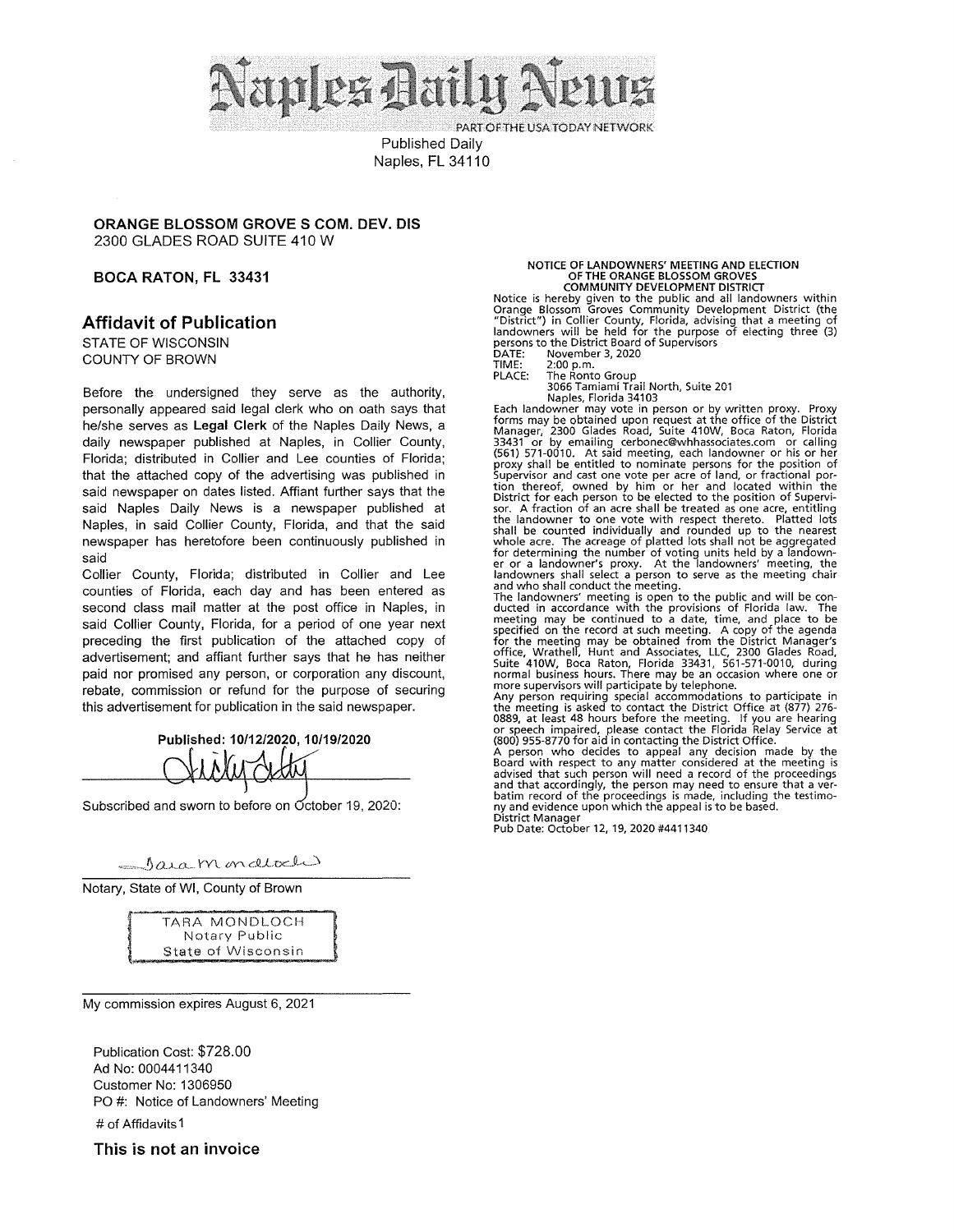#### **INSTRUCTIONS RELATING TO LANDOWNERS' MEETING OF ORANGE BLOSSOM GROVES COMMUNITY DEVELOPMENT DISTRICT FOR THE ELECTION OF SUPERVISORS**

DATE OF LANDOWNERS' MEETING: **November 3, 2020**

TIME: **2:00 p.m.**

## LOCATION: **The Ronto Group 3066 Tamiami Trail North, Suite 201 Naples, Florida 34103**

Pursuant to Chapter 190, Florida Statutes, and after a Community Development District **("District")** has been established and the landowners have held their initial election, there shall be a subsequent landowners' meeting for the purpose of electing members of the Board of Supervisors **("Board")** every two years until the District qualifies to have its board members elected by the qualified electors of the District. The following instructions on how all landowners may participate in the election are intended to comply with Section 190.006(2)(b), Florida Statutes.

A landowner may vote in person at the landowners' meeting, or the landowner may nominate a proxy holder to vote at the meeting in place of the landowner. Whether in person or by proxy, each landowner shall be entitled to cast one vote per acre of land owned by him or her and located within the District, for each position on the Board that is open for election for the upcoming term. A fraction of an acre shall be treated as one (1) acre, entitling the landowner to one vote with respect thereto. Please note that a particular parcel of real property is entitled to only one vote for each eligible acre of land or fraction thereof; therefore, two or more people who own real property in common, that is one acre or less, are together entitled to only one vote for that real property**.**

At the landowners' meeting, the first step is to elect a chair for the meeting, who may be any person present at the meeting. The landowners shall also elect a secretary for the meeting who may be any person present at the meeting. The secretary shall be responsible for the minutes of the meeting. The chair shall conduct the nominations and the voting. If the chair is a landowner or proxy holder of a landowner, he or she may nominate candidates and make and second motions. Candidates must be nominated and then shall be elected by a vote of the landowners. Nominees may be elected only to a position on the Board that is open for election for the upcoming term.

This year, three (3) seats on the Board will be up for election by landowners. The two candidates receiving the highest number of votes shall be elected for a term of four (4) years. The candidate receiving the next highest number of votes shall be elected for a term of two (2) years. The term of office for each successful candidate shall commence upon election.

A proxy is available upon request. To be valid, each proxy must be signed by one of the legal owners of the property for which the vote is cast and must contain the typed or printed name of the individual who signed the proxy; the street address, legal description of the property or tax parcel identification number; and the number of authorized votes. If the proxy authorizes more than one vote, each property must be listed and the number of acres of each property must be included. The signature on a proxy does not need to be notarized.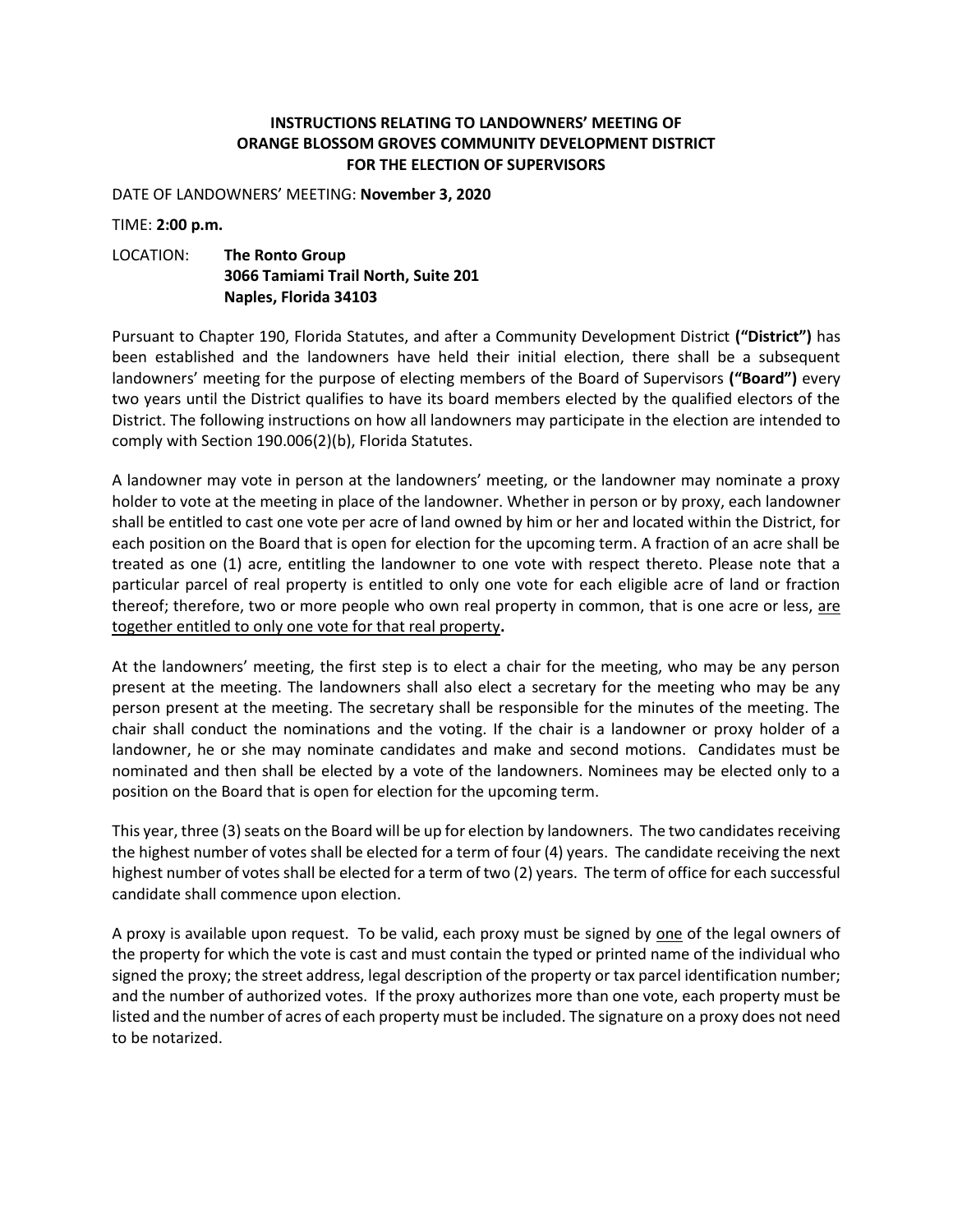#### **LANDOWNER PROXY**

#### **ORANGE BLOSSOM GROVES COMMUNITY DEVELOPMENT DISTRICT COLLIER COUNTY, FLORIDA LANDOWNERS' MEETING – NOVEMBER 3, 2020**

KNOW ALL MEN BY THESE PRESENTS, that the undersigned, the fee simple owner of the lands described herein, hereby constitutes and appoints \_\_\_\_\_\_\_\_\_\_\_\_\_\_\_\_\_\_\_\_\_\_\_\_\_\_ **("Proxy Holder")** for and on behalf of the undersigned, to vote as proxy at the meeting of the landowners of the Orange Blossom Groves Community Development District to be held at 2:00 p.m., on November 3, 2020, at The Ronto Group, 3066 Tamiami Trail, Suite 201, Naples, Florida 34103, and at any adjournments thereof, according to the number of acres of unplatted land and/or platted lots owned by the undersigned landowner that the undersigned would be entitled to vote if then personally present, upon any question, proposition, or resolution or any other matter or thing that may be considered at said meeting including, but not limited to, the election of members of the Board of Supervisors. Said Proxy Holder may vote in accordance with his or her discretion on all matters not known or determined at the time of solicitation of this proxy, which may legally be considered at said meeting.

Any proxy heretofore given by the undersigned for said meeting is hereby revoked. This proxy is to continue in full force and effect from the date hereof until the conclusion of the landowners' meeting and any adjournment or adjournments thereof, but may be revoked at any time by written notice of such revocation presented at the landowners' meeting prior to the proxy holder's exercising the voting rights conferred herein.

| Printed Name of Legal Owner      |  |                |                         |
|----------------------------------|--|----------------|-------------------------|
| Signature of Legal Owner<br>Date |  |                |                         |
| <b>Parcel Description</b>        |  | <b>Acreage</b> | <b>Authorized Votes</b> |
|                                  |  |                |                         |
|                                  |  |                |                         |
|                                  |  |                |                         |

[Insert above the street address of each parcel, the legal description of each parcel, or the tax identification number of each parcel. If more space is needed, identification of parcels owned may be incorporated by reference to an attachment hereto.]

#### **Total Number of Authorized Votes: \_\_\_\_\_\_\_**

NOTES: Pursuant to Section 190.006(2)(b), Florida Statutes (2019), a fraction of an acre is treated as one (1) acre entitling the landowner to one vote with respect thereto. For purposes of determining voting interests, platted lots shall be counted individually and rounded up to the nearest whole acre. Moreover, two (2) or more persons who own real property in common that is one acre or less are together entitled to only one vote for that real property.

If the fee simple landowner is not an individual, and is instead a corporation, limited liability company, limited partnership or other entity, evidence that the individual signing on behalf of the entity has the authority to do so should be attached hereto (e.g., bylaws, corporate resolution, etc.).